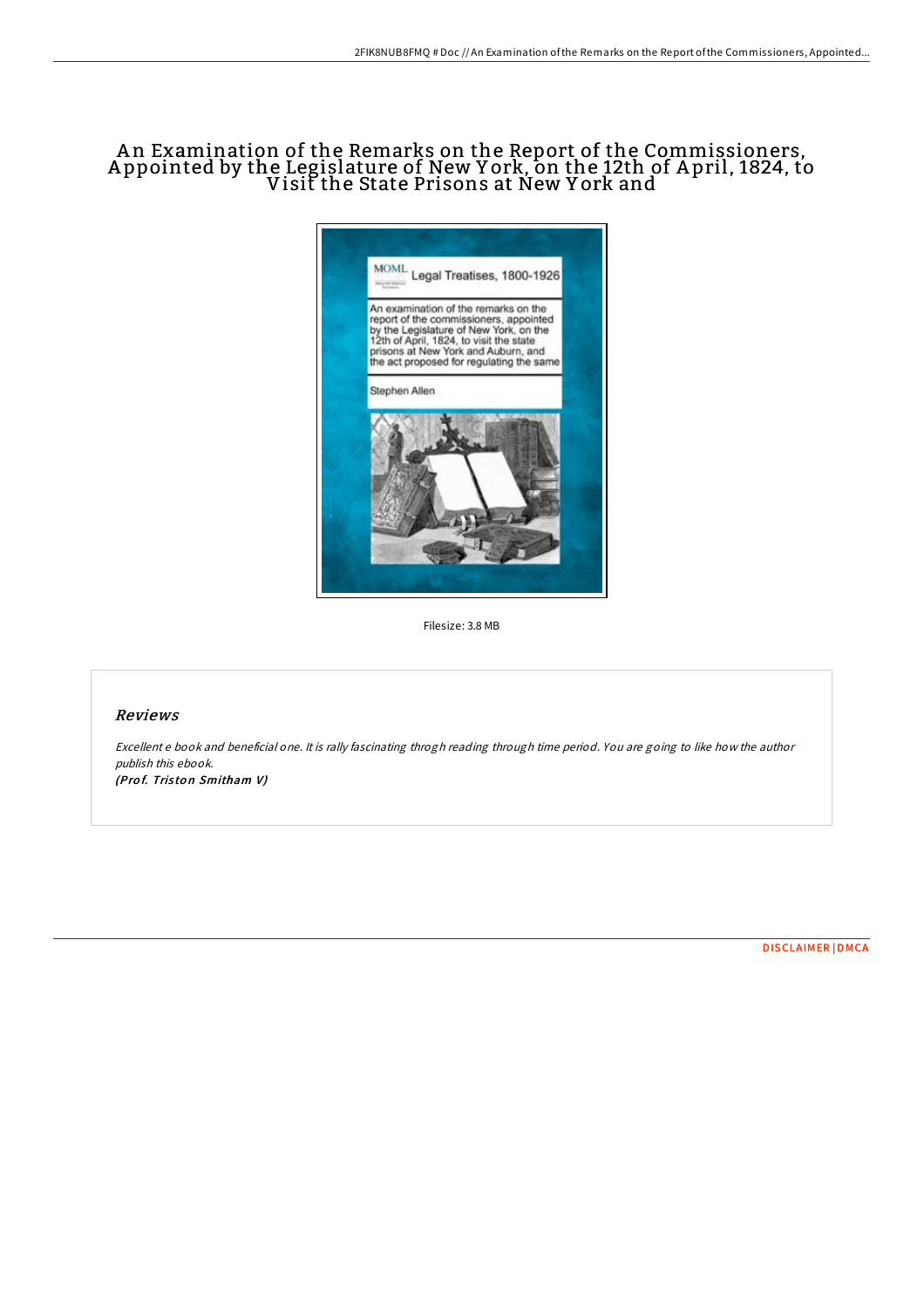## AN EXAMINATION OF THE REMARKS ON THE REPORT OF THE COMMISSIONERS, APPOINTED BY THE LEGISLATURE OF NEW YORK, ON THE 12TH OF APRIL, 1824, TO VISIT THE STATE PRISONS AT NEW YORK AND



To read An Examination of the Remarks on the Report of the Commissioners, Appointed by the Legislature of New York, on the 12th of April, 1824, to Visit the State Prisons at New York and eBook, remember to refer to the link listed below and save the ebook or get access to other information which are relevant to AN EXAMINATION OF THE REMARKS ON THE REPORT OF THE COMMISSIONERS, APPOINTED BY THE LEGISLATURE OF NEW YORK, ON THE 12TH OF APRIL, 1824, TO VISIT THE STATE PRISONS AT NEW YORK AND ebook.

Gale Ecco, Making of Modern Law, United States, 2010. Paperback. Book Condition: New. 246 x 189 mm. Language: English . Brand New Book \*\*\*\*\* Print on Demand \*\*\*\*\*.The Making of the Modern Law: Legal Treatises, 1800-1926 includes over 20,000 analytical, theoretical and practical works on American and British Law. It includes the writings of major legal theorists, including Sir Edward Coke, Sir William Blackstone, James Fitzjames Stephen, Frederic William Maitland, John Marshall, Joseph Story, Oliver Wendell Holmes, Jr. and Roscoe Pound, among others. Legal Treatises includes casebooks, local practice manuals, form books, works for lay readers, pamphlets, letters, speeches and other works of the most influential writers of their time. It is of great value to researchers of domestic and international law, government and politics, legal history, business and economics, criminology and much more.++++The below data was compiled from various identification fields in the bibliographic record of this title. This data is provided as an additional tool in helping to insure edition identification: ++++Harvard Law School Libraryocm32222337Directed to William Roscoe, Esq., Liverpool, England, whose remarks are here being examined. Signed: S.A.New-York: J.C. Totten, 1826. 20 p.; 23 cm.

 $\mathbb{P}$ Read An [Examinatio](http://almighty24.tech/an-examination-of-the-remarks-on-the-report-of-t.html)n of the Remarks on the Report of the Commissioners, Appointed by the Legislature of New York, on the 12th of April, 1824, to Visit the State Prisons at New York and Online Download PDF An [Examinatio](http://almighty24.tech/an-examination-of-the-remarks-on-the-report-of-t.html)n of the Remarks on the Report of the Commissioners, Appointed by the Legislature of New York, on the 12th of April, 1824, to Visit the State Prisons at New York and